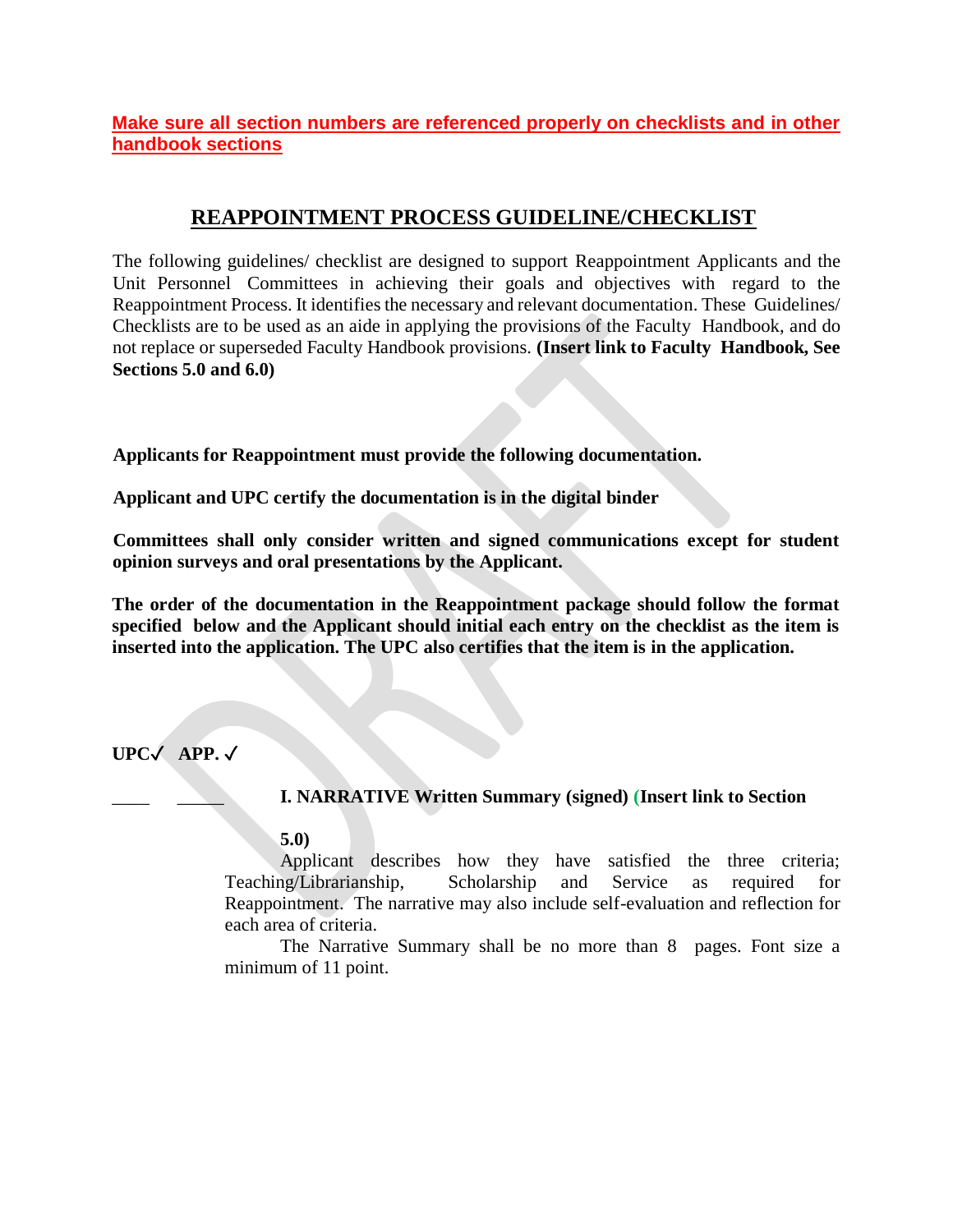**UPC**✓ **APP.** ✓ \_\_\_\_ \_\_\_\_ **II. Vita (**See Handbook *Vita* for outline. Insert link) \_\_\_\_ \_\_\_\_ **III. Documents Provided By Convening Group, Unit and Dean a. Convening Group letter requested by applicant (must be in the application prior to UPC evaluation) b. Unit Personnel Committee letter with addendum on Unit Council recommendation (In the case of the Library the convening group, UPC, and Unit council letter is one document.) c. Dean's Recommendation letter IV. Appendices Required A. TEACHING/LIBRARIANSHIP** \_\_\_\_ \_\_\_\_ **Evidence of Effective Teaching(Course Materials) (Insert link to Section 5.1) (For Librarians see below) Peer observations of teaching (signed)** : .Peer observations of teaching by peers, including at least one from the primary convening group or field of expertise, and optimally by different peers and for a range of courses- 1 per semester for years 1-3, 1 per year for years 4-6. (Applicable to Information Literacy Librarians) **Dean's Class Observation (signed):** One per year covering a range of courses. (Applicable to Information Literacy Librarians) \_\_\_\_\_ \_\_\_\_\_ **Student Opinion Summaries of Teaching Effectiveness**: Aggregate data received by each faculty member from the Office of Institutional Research & Planning for all years employed by Ramapo. **(See MOU Student Opinion Forms)** (Not Applicable to Librarians) \_\_\_\_\_ \_\_\_\_\_ **Evidence of Effective Librarianship (Insert link to Section 5.1a)**

**UPC**✓ **APP.** ✓